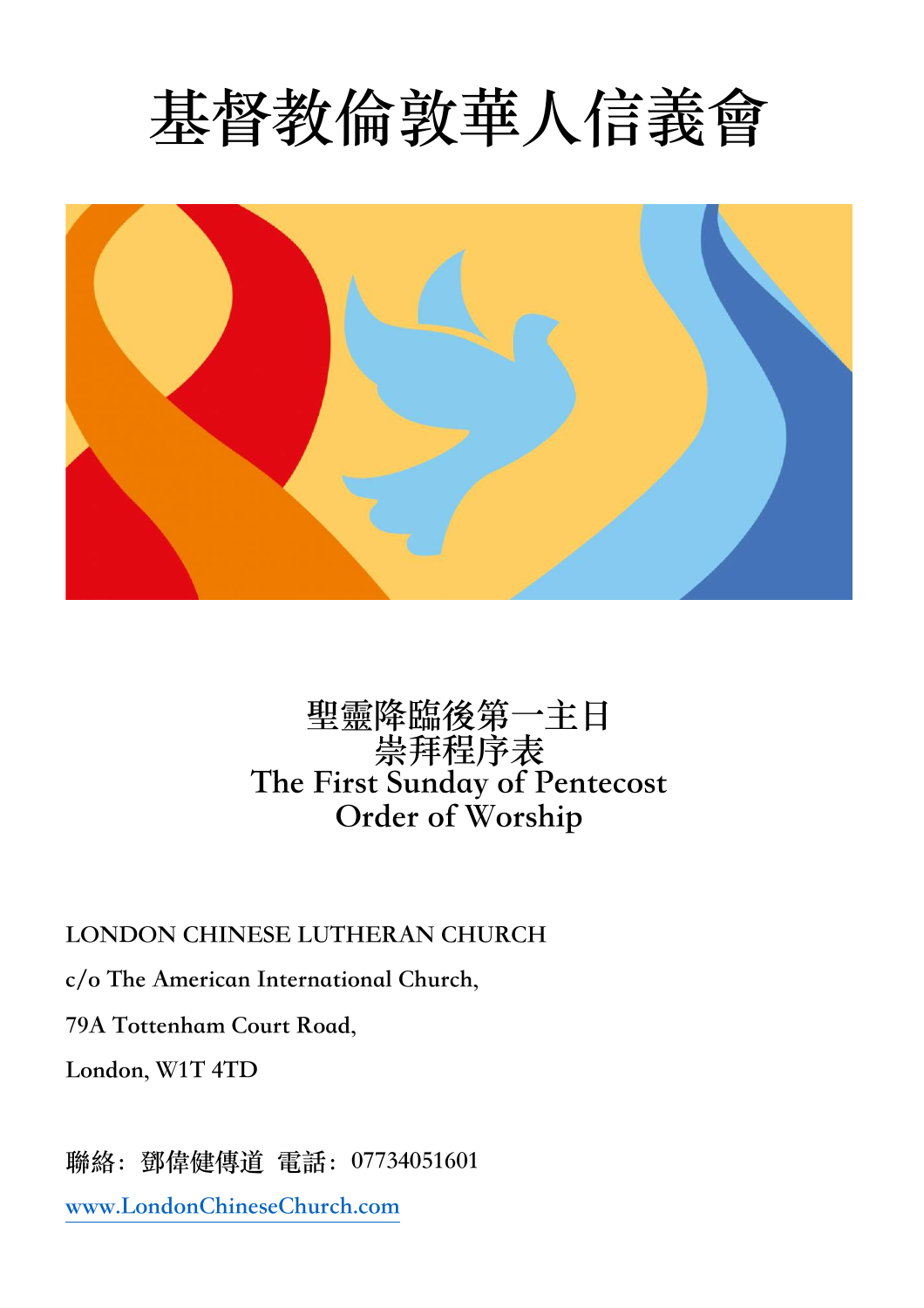## **主⽇崇拜禮儀**

預備禮

| 進堂詩 THE ENTRANCE HYMN<br>頌主新詩 32《親愛聖靈請降臨》 |                                                                                                                                                                                               | (眾立 Stand) |
|-------------------------------------------|-----------------------------------------------------------------------------------------------------------------------------------------------------------------------------------------------|------------|
|                                           | New Hymns of Praise 32 «Holy Spirit, Come to Us»                                                                                                                                              |            |
| 宣召 INVOCATION                             |                                                                                                                                                                                               |            |
|                                           | 主禮: 耶和華 —— 我們的主啊, 你的名在全地何其美!<br>你將你的榮耀彰顯於天。<br>奉聖父、聖子、聖靈的名!阿們!                                                                                                                                |            |
| L:                                        | O Lord, our Sovereign, how majestic is your name in all the earth!<br>You have set your glory above the heavens.<br>In the Name of the Father, Son, and Holy Spirit, Amen!                    |            |
|                                           | 認罪 CONFESSION OF SIN                                                                                                                                                                          | (眾立 Stand) |
| 主禮:                                       | 上帝藉聖靈參透萬事, 叫我們曉得沒有甚麼可以向主隱瞞;<br>因此,讓我們敞開心門,向主承認我們的過錯。                                                                                                                                          |            |
| L:                                        | God has revealed to us through the Spirit, for the Spirit searches everything,<br>even the depths of God, before Him nothing is hidden. So, now let us take a<br>moment to examine ourselves. |            |
| 會眾:                                       | ~~~~ 靜默片刻 承認過犯<br>$\sim$ $\sim$ $\sim$ $\sim$<br>慈悲的上帝,我們承認因愚昧和軟弱,明知故犯,在 思想、言語和行為<br>上,常常得罪了祢和我們的鄰舍。現在我們痛心懊悔,求祢憐憫我們,<br>為了聖子耶穌基督, 饒恕我們的以往, 扶助我們的現在, 引導我們的將<br>來, 在新生命中服侍祢, 歸榮耀給祢的聖名。阿們。       |            |
| C:                                        | Most merciful God, we confess that we are in bondage to sin and cannot free                                                                                                                   |            |
|                                           | ourselves. We have sinned against you in thought, word, and deed, by what we<br>have done, and by what we have left undone. We have not loved you with our                                    |            |
|                                           | whole heart; we have not loved our neighbours as ourselves. For the sake of                                                                                                                   |            |
|                                           | your Son, Jesus Christ, have mercy on us. Forgive us, renew us, and lead us that                                                                                                              |            |
|                                           | we may delight in your will, and walk in your ways, to the glory of your holy<br>name. Amen.                                                                                                  |            |
| <b>盲赦 THE ABSOLUTION</b>                  |                                                                                                                                                                                               |            |
|                                           | 主禮: 我們若認自己的罪, 上帝是信實的, 是公義的, 必要赦免我們的罪,<br>洗<br>淨我們一切的不義。                                                                                                                                       | (眾立 Stand) |
| L:                                        | If we confess our sins, God is faithful and just, and will forgive our sins, and<br>cleans us from all unrighteousness.                                                                       |            |
| 讚美詩 THE HYMN OF PRAISE                    |                                                                                                                                                                                               |            |
|                                           | 《唱哈利路亞讚美主》                                                                                                                                                                                    |            |
|                                           | «Sing Hallelujah to the Lord»<br>頌主聖詩 20《這是天父世界》                                                                                                                                              |            |
|                                           | Hymns Of Praise 20 «This is My Father's World»                                                                                                                                                |            |
| 彼此問安 THE PEACE                            |                                                                                                                                                                                               | (眾立 Stand) |
| 當日禱文 PRAYER                               |                                                                                                                                                                                               | (眾坐 Sit)   |
|                                           |                                                                                                                                                                                               |            |
| 聖道禮                                       |                                                                                                                                                                                               |            |
| 讀經 THE READINGS                           |                                                                                                                                                                                               |            |
| 箴言 Proverbs 8:1-4、22-31                   |                                                                                                                                                                                               |            |
|                                           | 羅馬書 Romans 5:1-5                                                                                                                                                                              |            |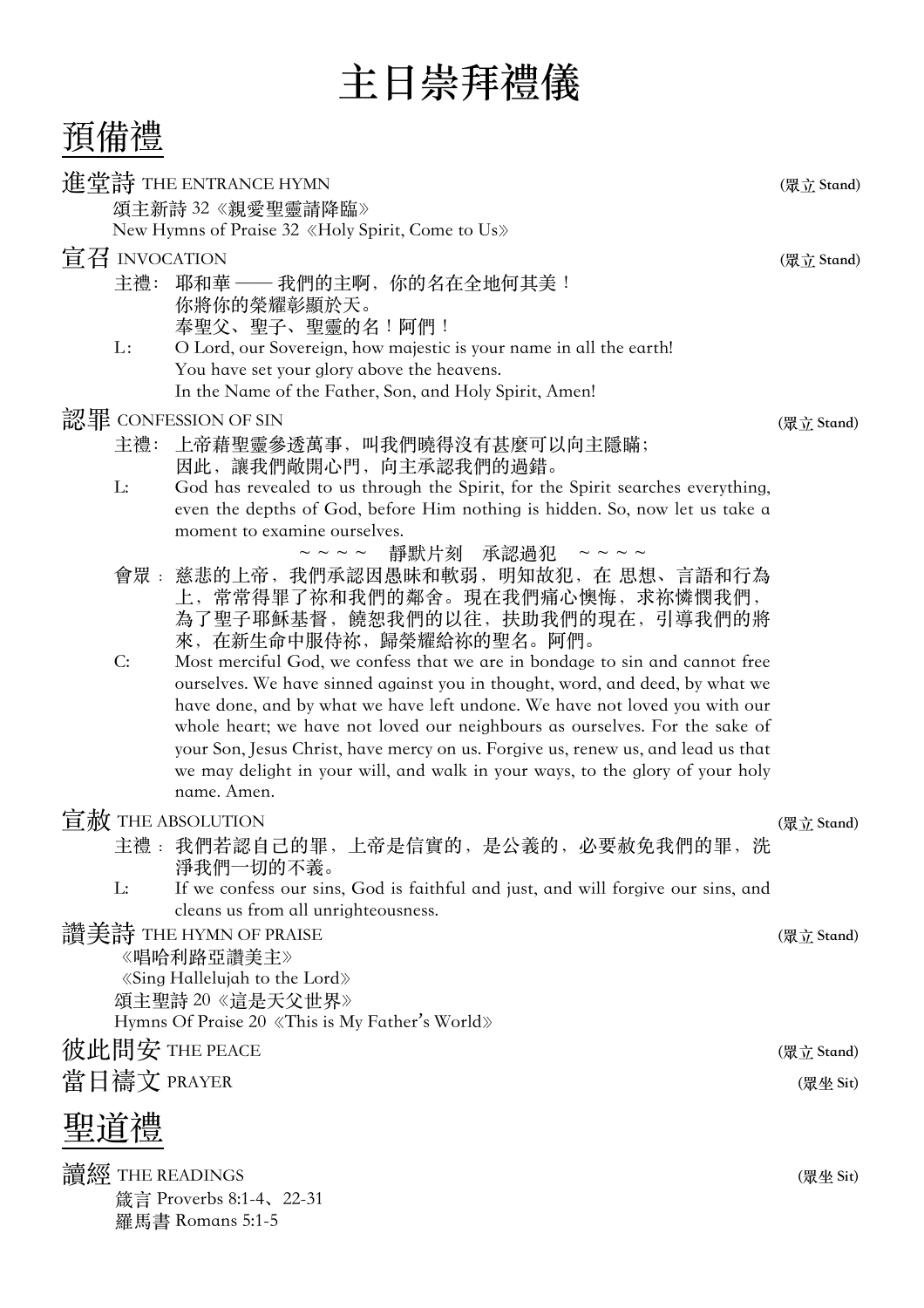唱詩 HYMN **(眾坐 Sit)** 頌主新詩 31《親愛聖靈》 New Hymns Of Praise 31《Loving Spirit》 福音引題 THE GOSPEL OF THE DAY  $(\mathbb{R} \times \mathbb{R})$  (with  $(\mathbb{R} \times \mathbb{R})$  stand)

路加福音 Luke 7:35-50 **講道** THE SERMON (眾坐 Sit)

講題: 婦人與西門 經文: 路加福音 Luke 7:35-50

回應禮

回應詩 HYMN OF RESPONSE **(眾坐 Sit)**

《因著信》 《Because of Faith》

**認信 DECLARATION OF OUR FAITH** (眾立 Stand)

《使徒信經》

我信上帝,全能的父, 創造天地的主。 我信耶穌基督,上帝的獨生子,我們的主;因著聖靈成孕,從童女馬利亞所生; 在本丟彼拉多手下受難,被釘在十字架上,死了,葬了;下到陰間;第三天從死 裏復活;後升天,坐在無所不能的父上帝的右邊;將來要從那裏降臨,審判活 ⼈、死⼈。 我信聖靈;一聖基督教會, 聖徒相通; 罪得赦免; 肉身復活; 並且永生。阿們。

《The Apostles' Creed》

I believe in God, the Father Almighty, Maker of heaven and earth, and in Jesus Christ, his only Son, our Lord, who was conceived by the Holy Spirit, born of the Virgin Mary, suffered under Pontius Pilate, was crucified, died, and was buried. He descended into hell. On the third day he rose again from the dead. He ascended into heaven and sits at the right hand of God the Father Almighty, from there He shall come to judge the living and the dead. I believe in the Holy Spirit, the holy catholic church, the communion of saints, the forgiveness of sins, the resurrection of the body, and the life everlasting. Amen.

| 奉獻 THE OFFERING                       | (眾坐 Sit)   |
|---------------------------------------|------------|
| 代禱 INTERCESSION                       | (眾坐 Sit)   |
| 主禱文 THE LORD'S PRAYER                 | (眾立 Stand) |
| 我們在天上的父: 願人都尊你的名為聖。願你的國降臨; 願你的旨意行在地上, |            |
| 如同行在天上。我們日用的飲食,今日賜給我們。免我們的債,如同我們免了人   |            |
| 的債。不叫我們遇見試探; 救我們脫離兇惡。因為國度、權柄、榮耀, 全是你  |            |

的,直到永遠。阿們。

Our Father, who art in heaven, hallowed be thy name, thy kingdom come, thy will be done, on earth as it is in heaven. Give us this day our daily bread; forgive us our trespasses, as we forgive those who trespass against us; and lead us not into temptation, but deliver us from evil. For thine is the kingdom, and the power, and the glory, forever and ever. Amen.

| 三一頌 DOXOLOGY |                                          | (眾立 Stand) |
|--------------|------------------------------------------|------------|
| 讚美上帝為萬福本;    | Praise God from whom all blessings flow; |            |
| 天下生靈讚美主名;    | Praise Him, all creatures here below;    |            |
| 天上萬軍讚美同聲;    | Praise Him above, ye heavenly host!      |            |
| 讚美聖父、聖子、聖靈。  | Praise Father, Son and Holy Ghost!       |            |
| 阿們。          | Amen.                                    |            |